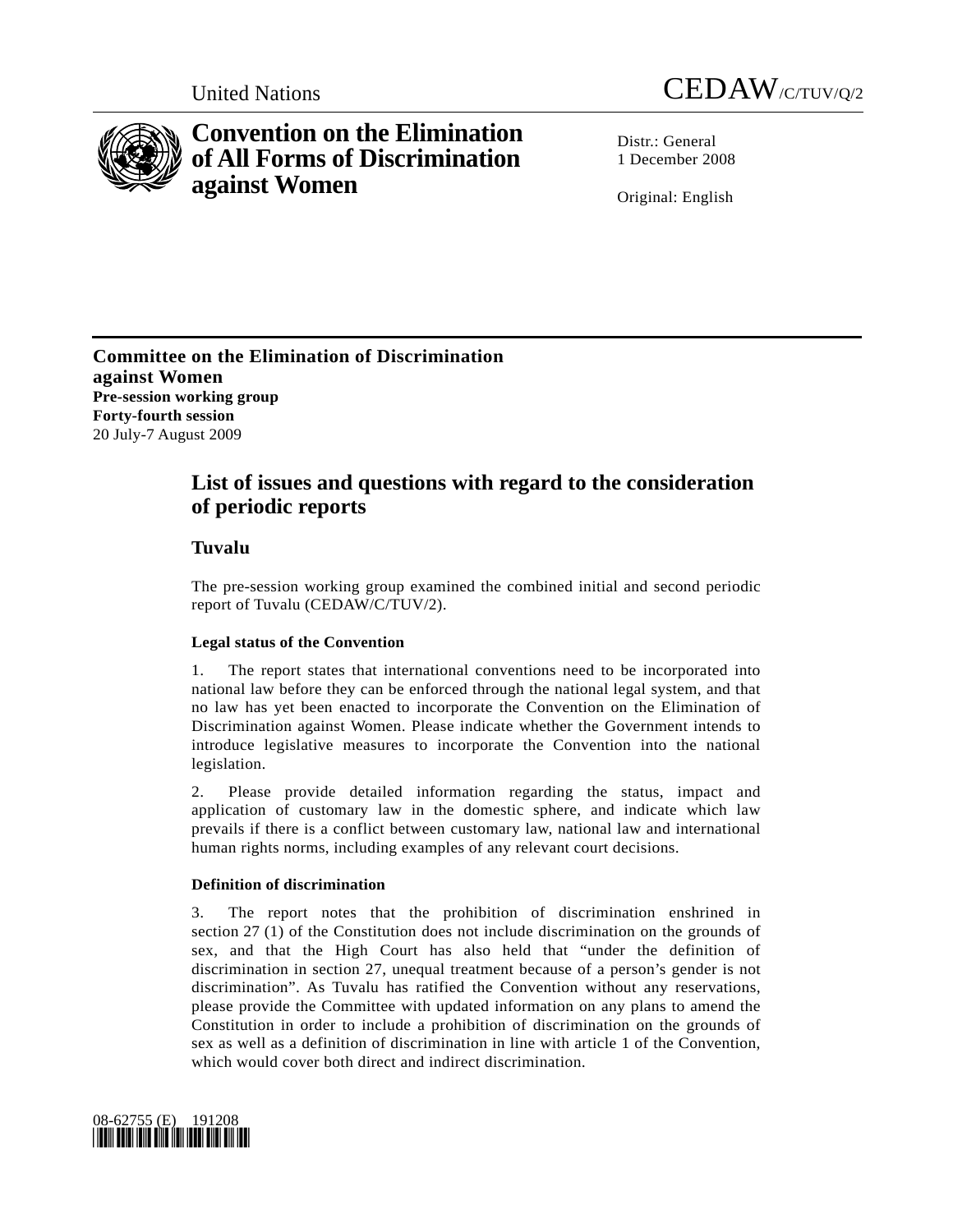4. The report states that equality between men and women is not one of the fundamental rights and freedoms guaranteed in the Constitution. Section 27 (3) (d) of the Constitution allows discrimination in the areas of adoption, marriage, divorce, burial and land, among others (para. 1.2). Are an amendment of the Constitution and a repeal of section 27 (3) (d) envisaged? Please provide the Committee with updated information on any plans to embody the principle of equality of women and men in the Constitution or in other appropriate legislation in line with article 2, paragraph (a), of the Convention.

#### **Discriminatory laws and practices**

5. The report refers to a number of laws that contain direct or indirect discriminatory provisions against women, such as the Native Lands Act, the Marriage Act, the Tuvalu Lands Code, the Falekaupule Act of 1997 and the Employment Act of 1966. Furthermore, the report indicates that some traditional practices and customs further result in discrimination against women. Kindly provide detailed information on the measures envisaged by the Government to amend or repeal such provisions and to abolish or modify such customs and practices through legislation or other programmes, in line with article 2 (f) of the Convention.

#### **Visibility of the Convention**

6. The report recognizes the importance of strengthening and building the capacity of the judiciary, especially in the lower courts, on gender and human rights issues, and notes that strengthening the judiciary has been a priority of the Government for some years (para. 1.3). Please provide detailed information on training programmes, if any, in place or planned for judges, magistrates, lawyers and law enforcement officers on the Convention.

#### **Plans of action**

7. The report refers to the Revised Tuvalu National Women's Policy of 2006 and to the Corporate Plan 2007-2009, through which the policy will be implemented (paras. 40 and 42). Please elaborate on the concrete measures taken to implement the plans, their expected results and results already achieved, reflecting, in particular, the quarterly progress reports on the implementation of the Plans submitted by the Department of Women's Affairs to the Cabinet. Please also provide information on the financial and human resources made available for the implementation of the policy.

#### **Temporary special measures**

8. In the report, it is acknowledged that there are several areas where the adoption of temporary special measures by the Government would be needed to accelerate the establishment of equality between men and women. Despite the provision of section 27 (3) (f) of the Constitution which allows the adoption of temporary special measures, the Government has not yet adopted any such measures since the ratification of the Convention (para. 4.2). Please provide information regarding whether the Government has plans to adopt temporary special measures to accelerate de facto equality between men and women in line with article 4, paragraph 1, of the Convention and general recommendation No. 25.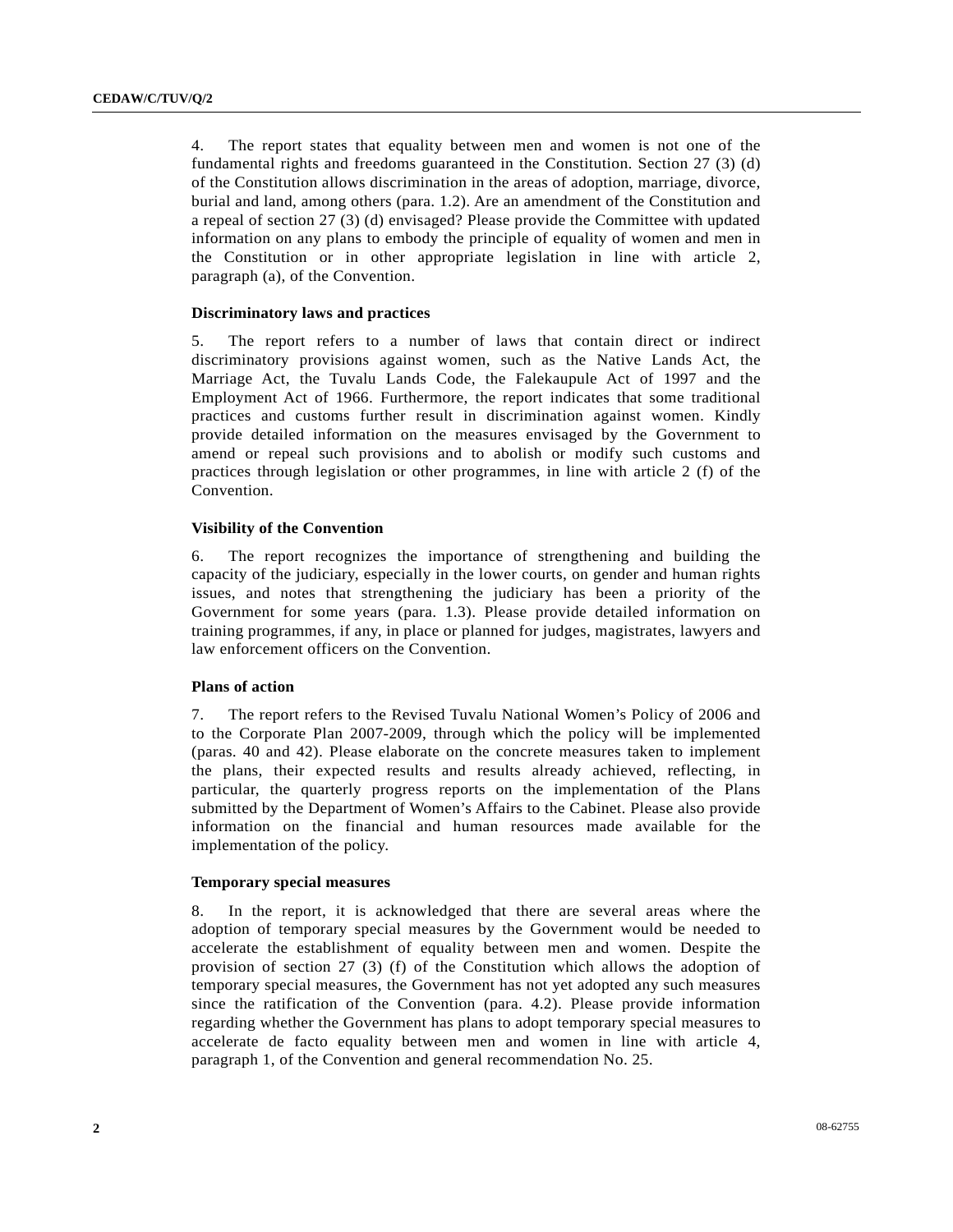#### **Stereotypes and cultural practices**

9. Throughout the report, reference is made to deep-rooted traditional and customary social patterns, attitudes and stereotypical norms that contribute to gender discrimination and maintain stereotypical images of the role of women in the society. Please elaborate on the gender-sensitivity training and CEDAW awarenessraising programmes run by the Government in the capital Funafuti as well in the Outer Islands. Please also indicate what concrete measures have been taken or planned to modify or change such cultural patterns of conduct of men and women in line with article 5 (a) of the Convention, as well as any progress achieved in their implementation.

#### **Violence against women**

10. The report notes that violence against women is common, but is often not reported because it is usually perceived by both the general public and the police as a private family matter (para. 5.12). Please provide further information on any specific plans or action that the Government may be considering to sensitize the police, the judiciary and the general public on the issue of violence against women. Please also provide information regarding any specific measures taken to encourage women to report violence committed against them, and elaborate on the "no drop" policy developed by the police and its impact (para. 1.4).

11. Please clarify whether domestic violence is expressly prohibited by law. If that is not the case, please provide information on legislative provisions under which violence against women is currently prosecuted and punished, and indicate whether there are any plans to adopt specific legislation on domestic violence and criminalize all acts of violence against women, including marital rape and sexual harassment.

12. The report states that under section 156 (5) of the Penal Code, any female person of or above the age of 15 years who permits her grandfather, father, brother or son to have sexual intercourse with her shall be guilty of a felony (para. 2.11). Please indicate whether that section has been applied by the court and with what effect. Please also indicate whether any measures have been taken or envisaged to repeal that provision in order not to consider such women, in particular underage women, as criminal offenders.

#### **Exploitation of prostitution**

13. The report states that "girls and young women who indulge in sexual promiscuity are likely to face 'disciplinary' action in the form of physical abuse from brothers, male cousins and even parents" (para. 6.5). Please indicate how widespread that practice is and how the law enforcement authorities address such physical abuse perpetrated against girls and young women. The report also states that prostitution is not evidently seen in Tuvalu and is not considered a problem because there are no official reports on the issue (para. 6.5), but further indicates that with the increasing travel and transnational labour mobility, as well as the increasing number of sexually transmitted diseases, there may be a possibility that informal prostitution is present in the country. Please indicate whether there are any plans to carry out research on the exploitation of prostitution in Tuvalu and on the situation of women engaged in prostitution. What efforts are being undertaken to promote changes in the prevailing attitude towards women and girls in prostitution?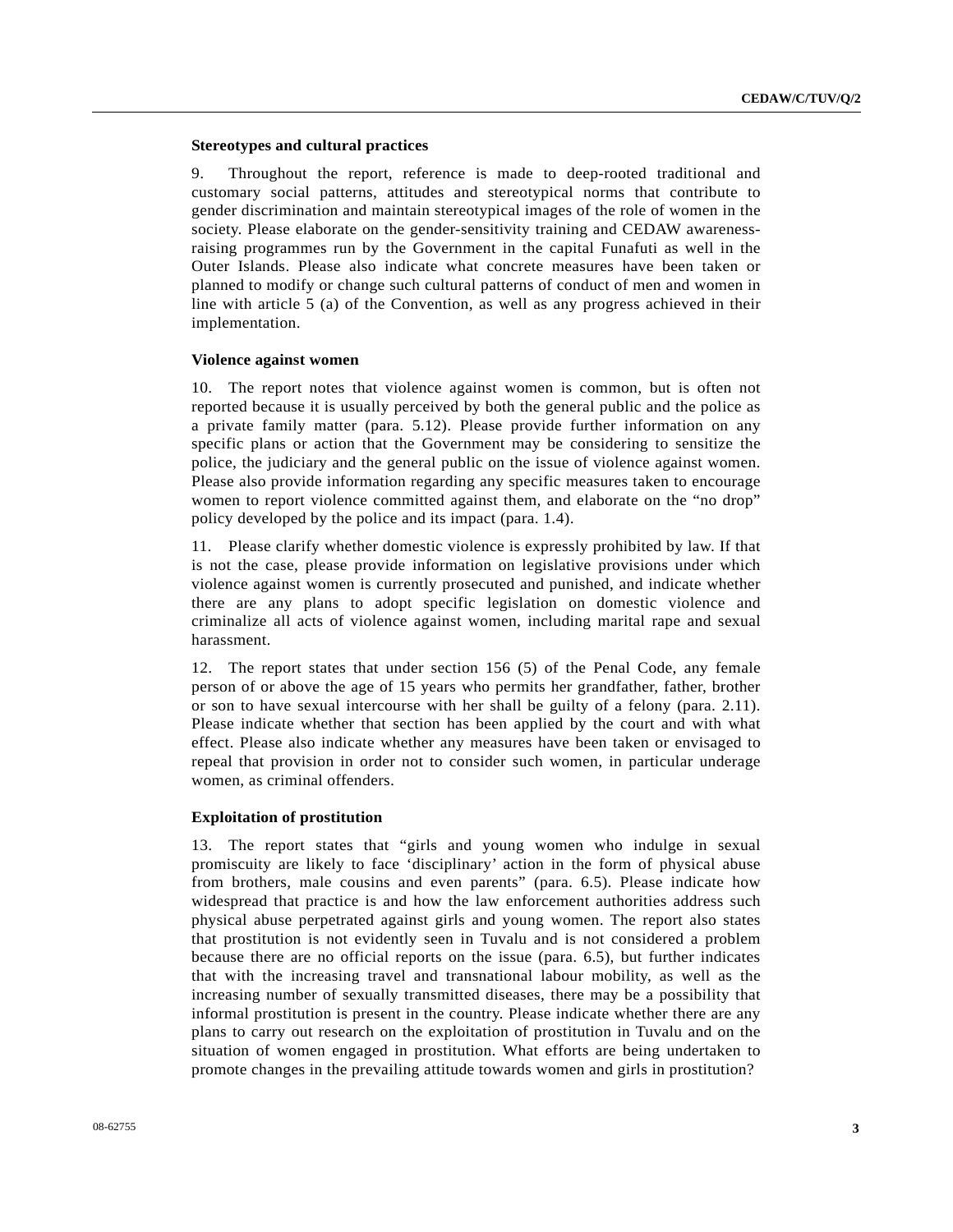#### **Political participation and participation in public life**

14. The report recognizes that stereotypical traditional roles of men and women affect their involvement in formal decision-making processes, including political participation. Please provide more information on the "Women in politics" programmes and any other measures taken or envisaged to promote women's participation in political and public decision-making positions, including in the civil service, public administration and membership in public councils and boards, including those aimed at empowering women themselves (paras. 4.4 and 4.5).

15. Throughout the report, reference is made to the fact that the absence of women from the Falekaupule meetings prevents them from participating fully in decisionmaking processes at the local level. Please indicate what measures, if any, have been taken to advance women's participation in Falekaupule meetings and their representation in the Island Kaupule and to promote changes in the general attitude discouraging women from participating in those meetings and standing for election to Island Kaupules, including measures aimed at promoting women's awareness of such opportunities.

16. Taking into account the Committee's general recommendation No. 23 on women in political and public life, please indicate whether the Government intends to issue directives, establish quotas or take any other specific measures to increase the representation of women at senior levels of Government, in the judiciary and in international institutions (paras. 8.4 and 11.8).

#### **Education**

17. Please elaborate on the steps taken or considered to modify gender stereotyping through gender-sensitive school curricula and to encourage women to pursue tertiary education and choose non-traditional fields of study (paras. 10.29 and 10.30).

18. The report points out that by law, both girls and boys enjoy the same access to primary and secondary school (paras. 10.4 and 10.14). Please provide updated information on the percentage of girls of school age, in both the capital and the Outer Islands, who are enrolled in primary and secondary school.

#### **Employment**

19. The report states that vertical segregation of women and men is prevalent in the labour market, with women dominating in clerical and related work (paras. 11.6 and 11.8). Please provide information on any measures taken or envisaged to address vertical segregation in the labour market, both in the public and private employment sectors, and to facilitate the access of women with higher education to work and salary levels corresponding to their qualifications.

20. The report notes that the opportunity offered to women through the Women's Home Benefit Scheme may, in reality, push women to resign from their work and use their pension savings to meet their family's immediate financial needs, at the expense of their work and pension benefits in the long run (para. 11.14). Please provide information on any measures aimed at discouraging such a practice. Kindly also indicate whether any pension or retirement benefits are available for women working in the informal sector.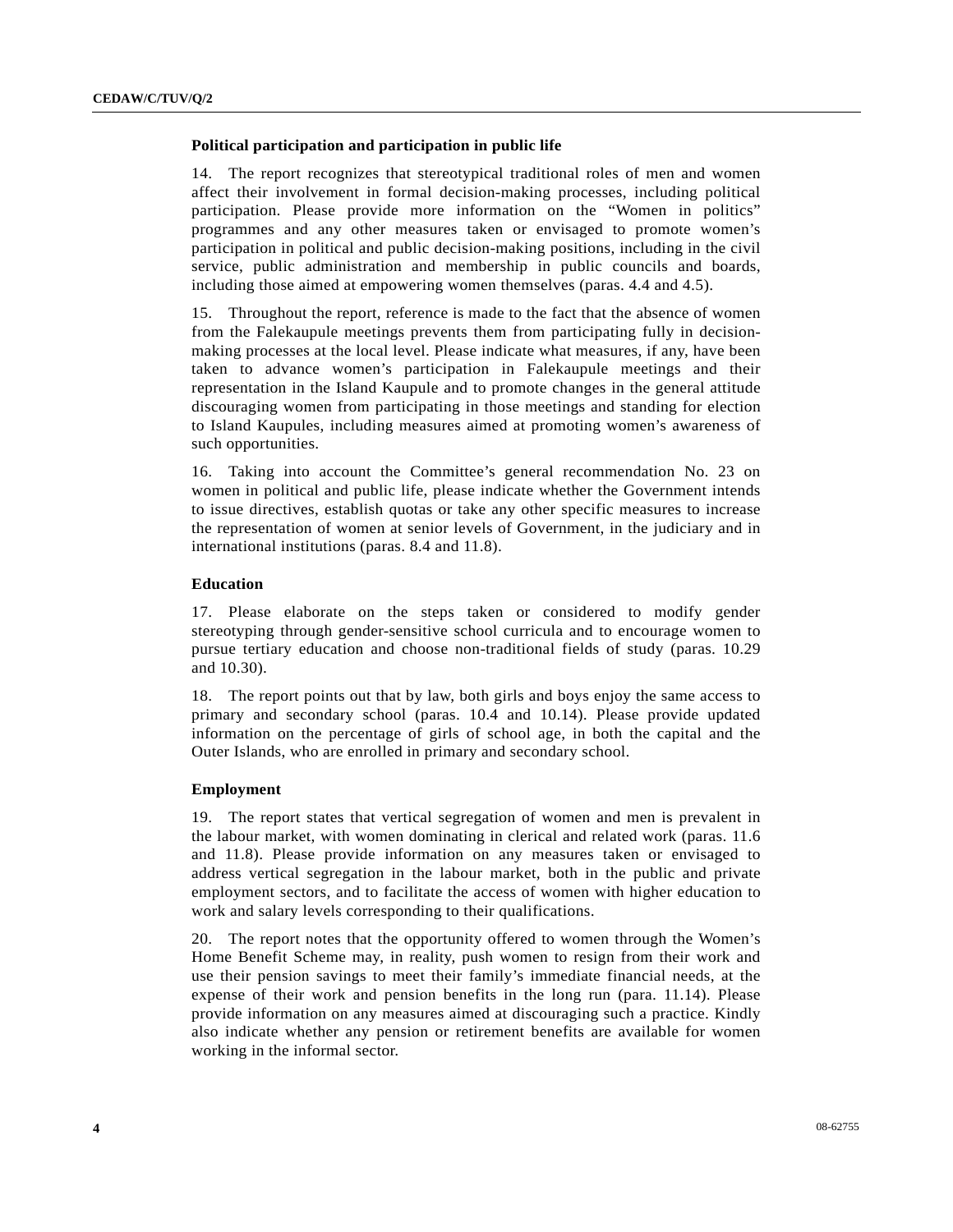#### **Health**

21. The report indicates a decrease in the use of contraceptives and an increase in the overall number of teenage pregnancies and sexually transmitted infections. Furthermore, the report notes that young people living in the Outer Islands have less access to sexual health information than do those living in the capital. Please elaborate on measures taken or envisaged to ensure access by women and adolescent girls to reproductive and sexual health education programmes and services, as well as to safe and reliable contraceptive methods (paras. 12.10, 12.11, 12.17 and 12.18). Please also indicate whether any cultural attitudes in regard to gender prevent women and adolescent girls from refusing sex or from insisting on safe and responsible sex practices, and what measures have been taken to promote changes in those attitudes.

22. According to the report, abortion is a criminal offence in Tuvalu, but there are some situations in which the court would accept an adequate defence for a charge of abortion, for example, if it was necessary to preserve the health of the mother (para. 12.12). Please provide information on how many women have had recourse to abortion in the last four years, any court proceedings initiated against women or health-care personnel on the basis of charges of illegal abortion and their outcome. Please also elaborate on any plans to amend legislation to remove punitive provisions imposed on women who undergo abortion, in line with the Committee's general recommendation No. 24, on women and health.

#### **Economic and social benefits**

23. The statistics attached to the report show that a great majority of loans approved by the Development Bank of Tuvalu were granted to men, and that the loans granted to women were generally smaller than those granted to men (para. 13.8). Please provide information on any strategies aimed at promoting de facto access by women to the financial assistance through that bank.

24. According to the report, there is concern that women are more vulnerable to poverty owing to their traditional roles in the society (para. 13.11). Please provide information on strategies the Government may be contemplating to address the problem.

#### **Rural women**

25. The report states that women lack knowledge about the Falekaupule Trust Fund and about how it could be used for their development (para. 14.11). Please provide information on Government strategies to enhance women's participation in the elaboration and implementation of island development planning, in particular through the Fund.

26. The report notes that there is a need to develop the skills and knowledge of women in the Outer Islands in order to enable them to start microbusinesses. The report also notes that only a few women participated in the training projects referred to in para. 14.3, and that it was apparently owing to the fact that the needs of women had not been taken into account in the planning and implementation of the projects. Please indicate whether any other such training projects have been implemented, what steps have been taken to enhance women's participation in those projects, and what their impact has been on the empowerment of rural women (paras. 14.3 and 14.10).